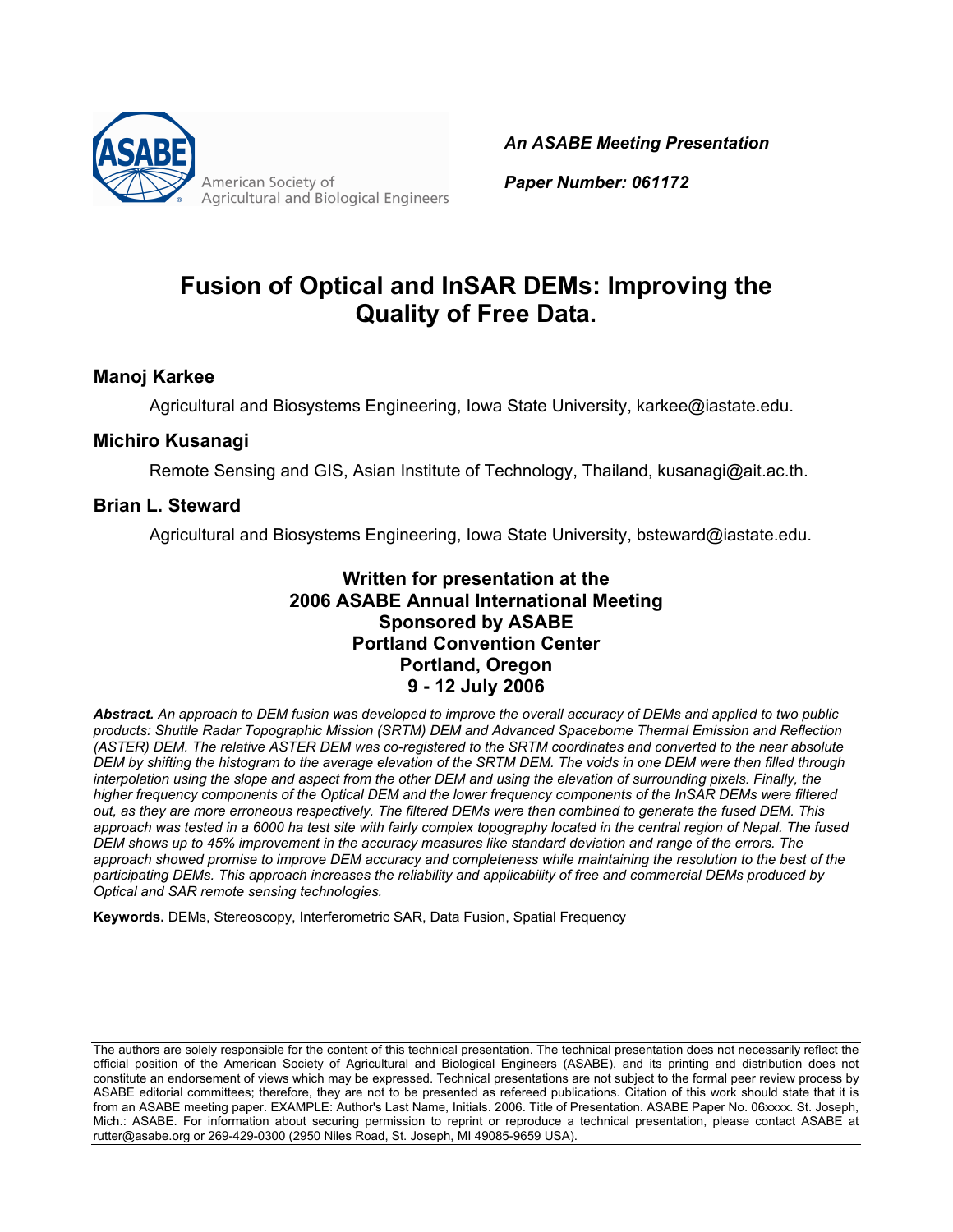### **Introduction**

Spaceborne remote sensing has been used widely over the past few decades to generate digital elevation models (DEMs) of the land surface. Though Interferometric Synthetic Aperture Radar (InSAR) is a relatively new technology (started mainly with European Remote-Sensing Satellite (ERS-1), launched in 1991), both Optical-Stereoscopy and InSAR techniques are currently used in the field of geo-informatics. These two satellite techniques have been applied independent of each other, although several synergies can be identified to overcome the limitations of each technique.

InSAR and Optical Stereoscopy use entirely different sensing technologies. Optical stereoscopy is based on image parallax in which the coordinate difference between conjugate points in two partially overlapping images is found and based on the imaging geometry, the height information is extracted. The InSAR technique computes the height from the phase difference of the point backscatter received by either the same antenna in two passes or by the two different antennas of the same mission separated by some distance (Zebker et al., 1986; LaPrade, 1980; and Toutin, 1995).

Due to the inherent difficulties in acquiring satellite data both with the optical and the RADAR technology, they are not complete in themselves. Image matching in the stereoscopic technique may fail if the stereo images contain cloud cover, radiometric variation and low-texture. Similarly the InSAR technique may fail to estimate elevations if the RADAR images contain layovers, and shadows or suffer from temporal decorrelation (Zebker et al. 1992), and changes in atmospheric conditions between two acquisitions (Zebker et al. 1997). Due to these inherent problems, DEMs generated from either of these techniques may contain holes, poorly interpolated data and erroneous values.

Shuttle Radar Topographic Mission (SRTM) and Advanced Spaceborne Thermal Emission and Reflection (ASTER) from Earth Observing System (EOS) of National Aeronautics and Space Administration (NASA) are providing two different types of near global DEMs, the former an optical product and the later a SAR product. Both are available without cost for both commercial and non-commercial use. However, the spatial resolution of SRTM products is only 3 arcseconds or 90 m (30 m for US territories), which may not be sufficient in many engineering applications. On the other hand, EOS provides only the relative DEMs if the user fails to submit three dimensional Ground Control Points (GCPs). One has to purchase level 1A data (stereo pairs) of the required scene and some field survey is involved to generate such GCPs. These activities involve the cost and so limit the applicability of free DEMs.

# **Synergy of the Fusion:**

DEM fusion has a synergistic effect based on the fundamental techniques by which optical stereoscopic and InSAR DEMs are produced and the reasons of failure of the individual techniques. We can predict complementarities in the error behavior of the stereoscopic and the InSAR techniques. The process of DEM generation with the optical stereoscopy fails, as stated above, in the presence of clouds or low texture, while the InSAR works fine in such cases. On the other hand, the InSAR fails under high terrain steepness or rapid change in surface roughness, both handled well with optical stereoscopy.

Problems of the InSAR technique like layover, temporal decorrelation or atmospheric effects may affect the phase of large areas in which the interferometric height determination fails leading to a regional error in DEMs. This phenomenon causes smoothing of DEM and thus introduces low frequency components in the frequency domain. In contrast to the InSAR case,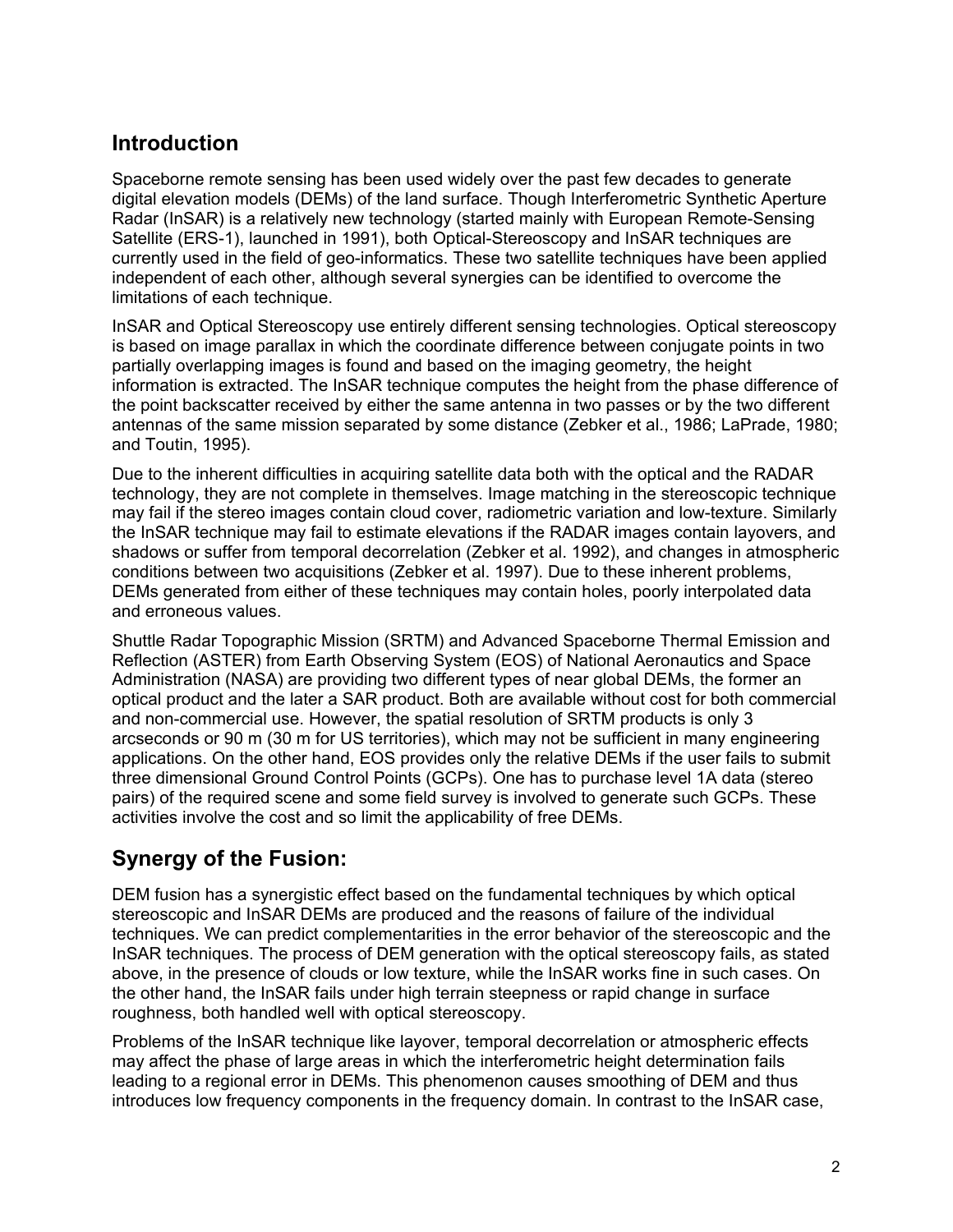the stereo optical DEMs appear much more rugged and thus more difficult to interpret, as the detailed course of the terrain is hidden behind elevation spikes induced by conjugate point mismatches in the image pair. Therefore, the errors occur locally, typically as jumps between two adjacent pixels (Honikel 1998), which leads to high frequency components in the spatial frequency domain.

# **Previous Work:**

DEM fusion approaches available in the literature can broadly be divided into two categories: fusion of DEMs from same source and fusion of DEMs from different sources. The later can be divided into two subclasses viz.; seamless and specific. Here, seamless means the methods designed to fuse DEMs irrespective of the sources and sensors; and specific means the methods designed for the particular sources or sensors.

Schultz et al. (1999) developed a methodology to fuse the stereoscopic DEMs. The methodology had two key steps: (1) detection of unreliable elevations estimates, and (2) fusion of the reliable elevations into a single optimal terrain model. In the stereoscopic technique, as the separation between the camera positions increases, elevation estimates become more precise (Kanade and Okutomi 1994). At the same time, widely separated viewpoints result in a substantial perspective distortion between images and increase the likelihood of encountering occlusions, which lead to false matches. The fusion took this tradeoff into consideration to model the terrain. They tested the effectiveness of the methodology, as well as the relationship between error rate and scene geometry by processing both real and photo-realistic simulations. The fusion process served several purposes, including improving the accuracy by averaging redundant elevation estimates, detecting and removing outliers, and estimating the geospatial uncertainty.

Slatton et al. (2002) combined the space-borne InSAR data from the ERS-1/2 platforms with multiple sets of airborne C-band InSAR data acquired by the NASA/JPL TOPSAR platform. They fused the InSAR data using a multi-scale Kalman smoothing approach. The estimated topography preserved the spatial resolution of the TOPSAR data while smoothing noise and providing estimates where there was no TOPSAR coverage.

Rao et al. (2003) used the optical stereo and the InSAR techniques to process the IRS-1C PAN stereo and ERS-1&2 tandem data respectively for DEM generation. They compared the products and carried out straightforward fusion by replacing the holes of one product with data from other product.

Honikel (1999) introduced a DEM fusion process, which took advantage of synergy between InSAR DEM and stereo-optical DEM generation, by weighting the height values in both DEMs according to the estimated error. He tested the approach with SPOT and ERS DEMs having very different accuracies. However, the terrain of the test area was again relatively flat (height difference 310 m).

Crosetto and Crippa (1998) proposed two level of integration. They first used the SPOT derived DEM to refine the interferometric flattening. Later they used prior knowledge in the implementation of ghost-line unwrapping technique (Goldstein et al. 1988) to locate ghost lines more precisely. Another level of fusion was performed in all of the available DEMs. They used weighted interpolation of SPOT DEM and InSAR DEMs from ascending and descending pairs to jointly estimate the terrain.

Honikel (1998) used the synergy between optical DEM and RADAR DEM in the spatial frequency domain. Mainly, the errors in the optical DEMs are prone to higher frequencies and than the RADAR DEMs which are prone to lower frequencies. In this work, the error prone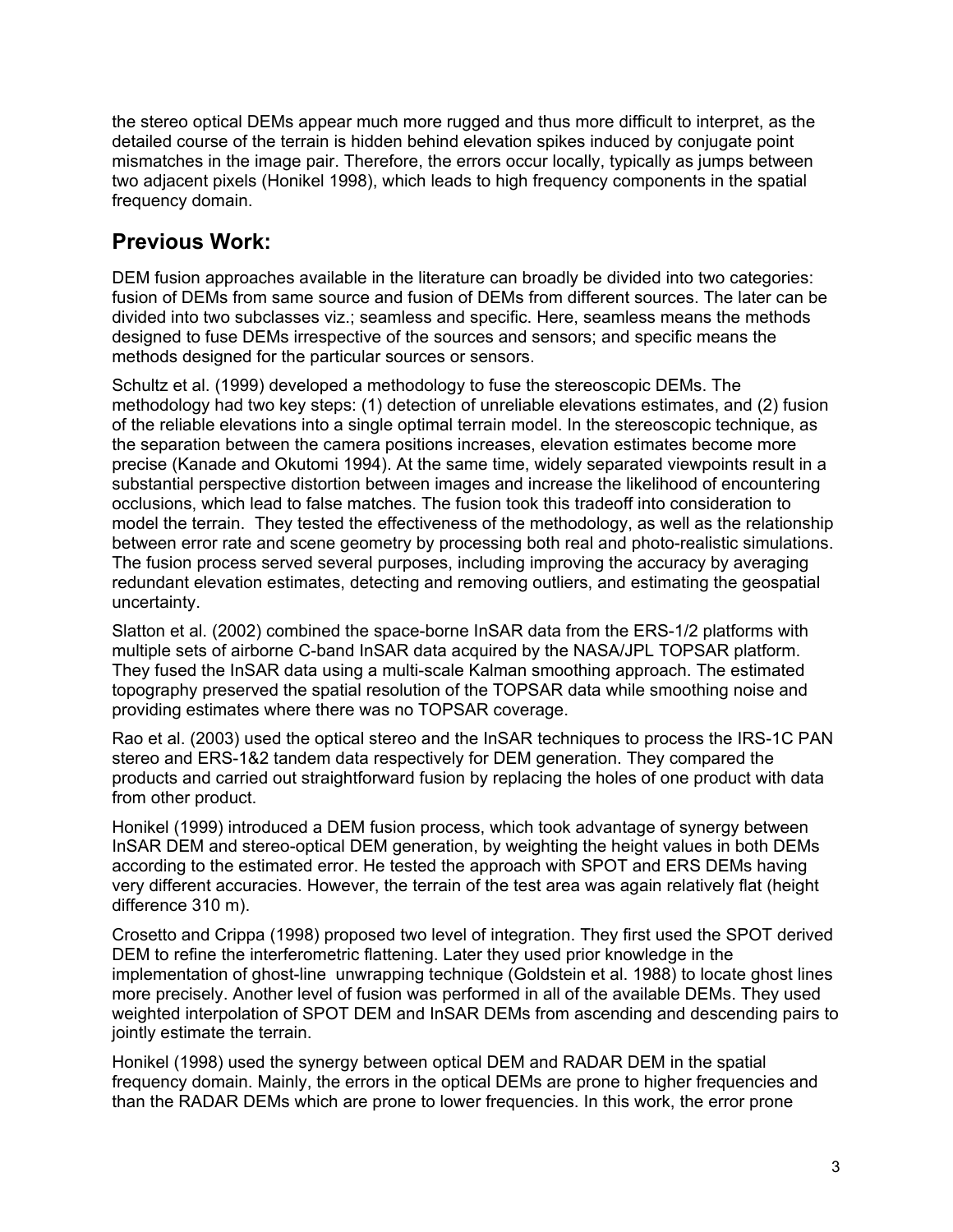components of SPOT DEM and ERS-1 DEM where filtered out and the resulting spectra were combined in the frequency domain resulting to an improved DEM in terms of RMSE and error distribution.

Tannous and Goff (1996) presented a methodology for the fusion of image-based 3D information, such as interferometric ERS data, stereoscopic ERS data and stereoscopic SPOT data, for DEM generation. Their principle goal was to combine all the data in order to get the benefit of each of the available sensors so as to provide a DEM being more operational in terms of the density of reliable information and accuracy.

Very few studies have been reported in the literature in this field of data fusion. Moreover, almost all of them tested their algorithms for ERS 1 and ERS 2 tandem pair (as a SAR product) and SPOT (as an optical product). In addition, the work have been limited to relatively flat and low elevation areas of Europe and Indian plains. Results from these studies cannot directly be ported to the new dataset like ASTER, SRTM and ENVISAT and for the applications in rugged terrain.

The objective of this research was to assess the accuracy of DEMs generated by optical stereoscopy and InSAR and to develop a fusion technique to improve the overall accuracy. This paper introduces the approach developed to fuse the two freely available DEMs. The methodology addresses problems resulting from technological limitations of the optical stereoscopy and InSAR and exploits the good aspects of one product to minimize the shortcomings of another product.

### **Methodology:**

The DEM fusion method developed in this research consisted primarily of pre-processing of DEMs and frequency domain fusion (Fig. 1). First, DEMs passed through the pre-processing steps of co-registration and void filling. Second, the Fast Fourier Transform (FFT) was applied to convert into frequency domain. Finally, typical low-pass and high-pass filters were applied to remove the erroneous frequency components from both of the DEMs before they were combined into a single DEM. In what follows, these steps of DEM fusion are briefly described.

### *Co-registration:*

The relative ASTER DEM was co-registered to the SRTM DEM based on the GCPs collected over two DEMs. It is very difficult to select GCPs from DEMs because no distinct features like road crossings or river course are available that can be located precisely. To simplify this problem, valley lines and ridge lines were derived from the DEMs and crossing points of these geomorphic lines were carefully noted as GCPs. The co-registered ASTER DEM was then converted into near absolute DEM by shifting the histogram to the average elevation of the SRTM DEM.

### *Void Filling:*

To fill the voids of one DEM, the slope and aspect of the void pixels were derived from elevations of the other DEM. These slope and aspect values, along with the absolute elevation of neighboring pixel were then used to determine the elevation of void pixels. This algorithm works only if there are data available in one of the participating DEMs where there is a hole in the other. The assumption is based on the synergy of errors between stereo-optical and InSAR techniques described above and is valid for practical purposes.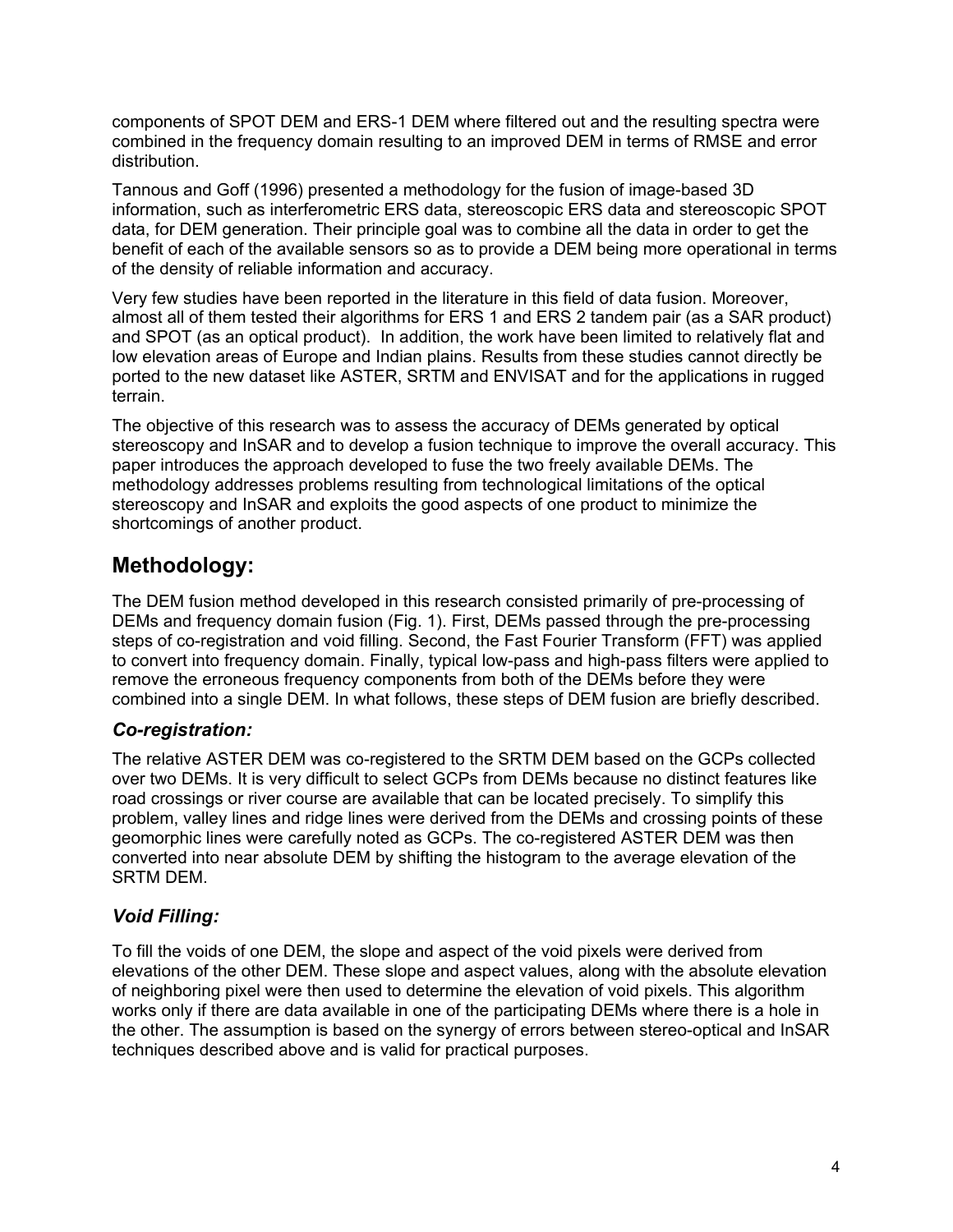

Fig 1: Flowchart of the Research. As shown in the legends, ovals are the processing blocks and rectangles are the data blocks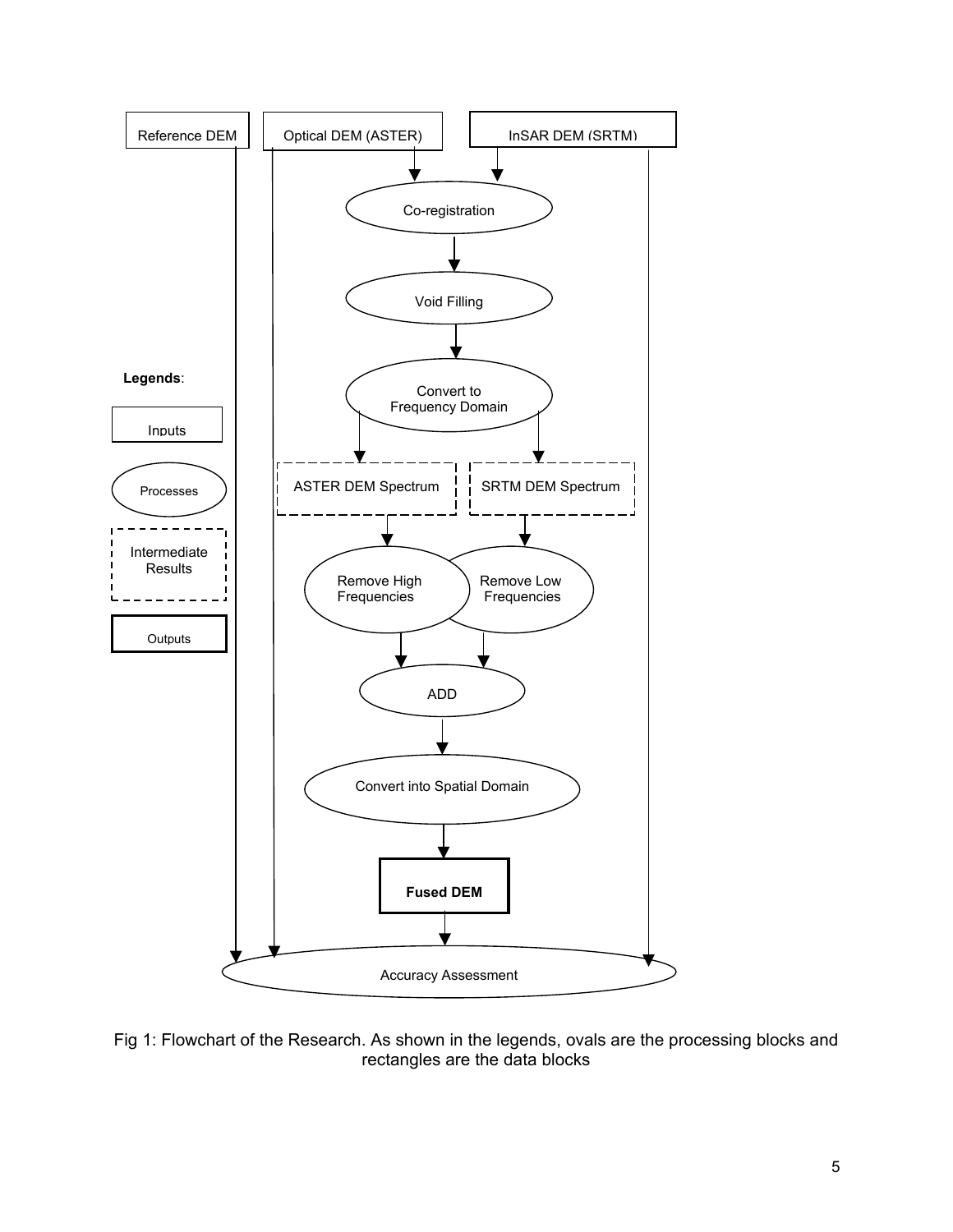

Fig. 2: Concept of Void Filling, (a) representation of pixel distance, (b) Aspect Representation, (c) Calculating elevation difference from slope map.

In the four-connectivity neighborhood of a digital image (Fig. 2.a), distance between two pixels is just the pixel size given by the equation (1). In the eight-connectivity, distance between diagonal pixels is given by the equation (2).

$$
\Delta d_1 = x \tag{1}
$$

 $\Delta d_2 = x^*\sqrt{2}$  (2)

where, ∆d<sub>1</sub> and ∆d<sub>2</sub> are the distances between two pixels in two different cases, and

x is the pixel size or resolution of the DEM.

Slope and aspect were classified into eight different classes (Fig. 2.b). If the classified aspect is odd, distance between two pixels in the direction of slope holds the equation (1). Otherwise, the equation (2) should be used.

Now, having calculated the distance between two pixels, the elevation difference between two pixels was calculated using the slope between the two pixels (Fig. 2.c). In this right angle triangle,

 $Δh = tan(θ) * Δd$  (3)

where, ∆h is the elevation difference between two pixels,

 $\theta$  is the slope angle, and

∆d is the distance between two pixels (Eqns 1 and 2).

Elevation of a void pixel was then calculated as,

*h* = elevation<sub>neighbor</sub>  $\pm \Delta h$  (4)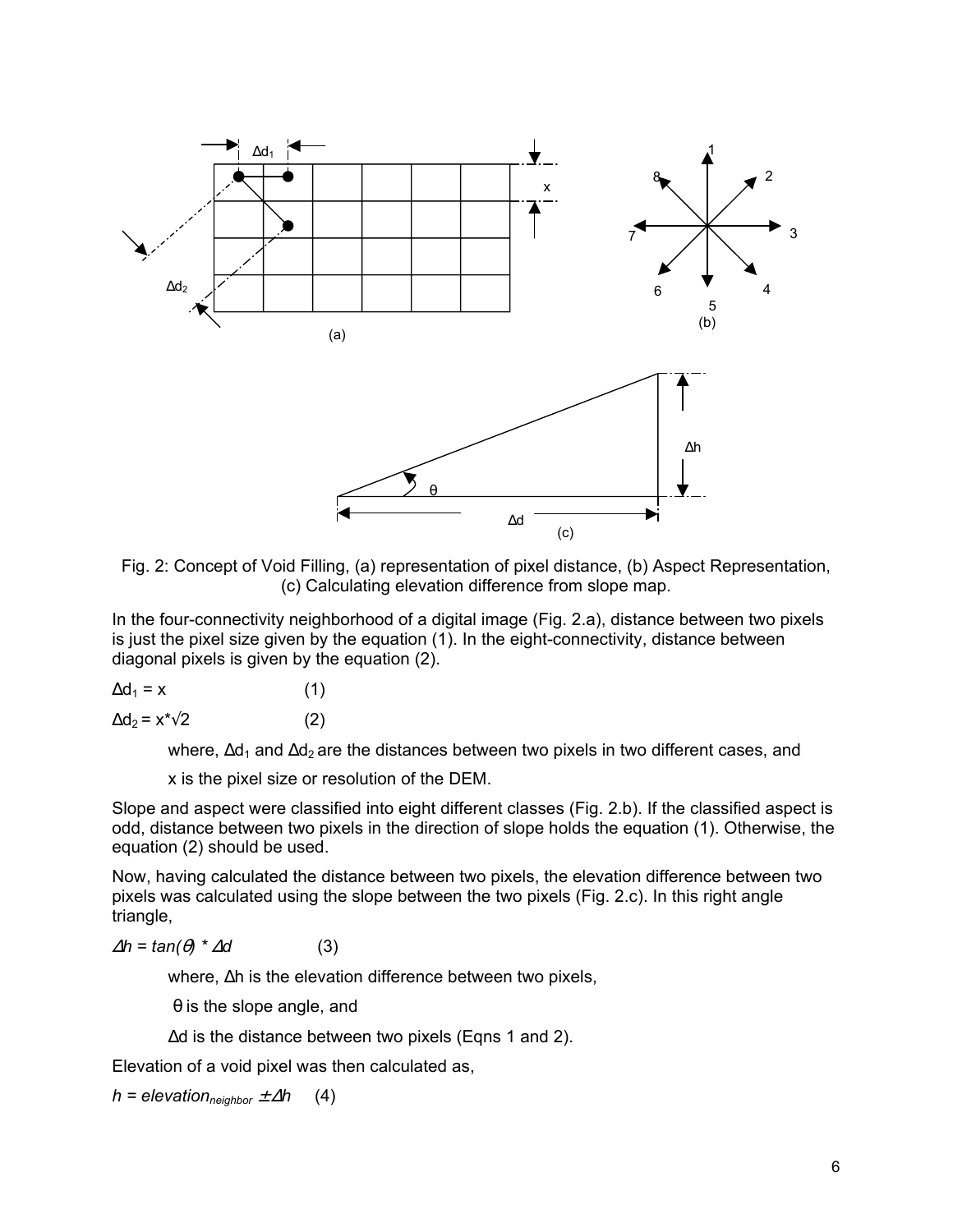where h is the elevation of void pixel and *elevation<sub>neighbor</sub>* is the elevation of the neighboring pixel. The positive sign before ∆*h* was used when the neighboring pixel was at a lower elevation, and the negative sign was used when neighboring pixels were at a higher elevation.

The void filling strategy was then applied to DEMs in row by row fashion. When a void pixel was found in a row, an eight-connectivity search was used starting from the north direction to locate a consecutive neighbor pixel which was not a hole. The first pixel found was used to calculate the elevation of the hole pixel being treated. This search may fail in the case where there is a hole in the top-left corner of the image. Special treatment was applied to this case by allowing the search algorithm to go beyond the consecutive neighbors, and the hole pixels were filled recursively.

#### *Frequency Domain Fusion:*

First, the Fast Fourier Transform (FFT) was applied to each DEM to convert them into the spatial frequency domain. An ideal low pass filter was then implemented to remove the high frequency components from the ASTER DEM. The filtering operation was represented by the following equation (Honikel 1998).

 $F_{lp}(p,q) = F(p,q)H_{lp}(p,q)$ 

where, p,q are the pixel locations in frequency domain,

 $F_{\text{lo}}(p,q)$  is the resulting filtered DEM 2D spectrum.

F(p,q) is orginal Stereo Optical DEM 2D spectrum, and

 $H<sub>10</sub>(p,q)$ : Ideal low pass filter defined by the equation

$$
H_{lp}(p,q) = \begin{cases} 1 & \text{for } \sqrt{(p^2 + q^2)} < \varpi_0 \\ 0 & \text{otherwise} \end{cases}
$$

where,  $\varpi_{0}$  is the cutoff frequency

A high pass filter with the same cutoff frequency ( $\varpi_0$ ) was used to remove the low frequency

components from the SRTM DEM. Determining good values of  $\bar{\omega}_0$  may require some experiments to determine those best for a particular topography.Finally, the two spectrums were summed and inverse FFT converted the fused DEM back into spatial domain.

### *Test Site and Data:*

The test site was located in central region of Nepal (85°32' E, 27°36'N, 1530 m asl) some 25 km east of Kathmandu, the capital city of Nepal. The test site covered about 6000 ha terrain consisting of varying topography including plain valleys, very rugged hilly region (slopes up to 60 degree), and the elevation range of 655 m (Maximum-1840 m and Minimum-1185 m asl). The two DEMs used were obtained without cost. We had downloaded 3 arcsecond (~90m) SRTM InSAR DEM and ordered 30m ASTER relative DEM to cover the test site. The SRTM DEM was oversampled to 30m to make the datasets of equal resolution. Seasonal cultivation was the main landuse type in low land area whereas forest (mainly pine trees) was the main cover of upland region. Reference data for the study were purchased from the Survey Department of Nepal. This was a 1:25000 contour map developed by the Survey Department of Nepal in co-operation with the Finish International Development Agency (FNNIDA). This contour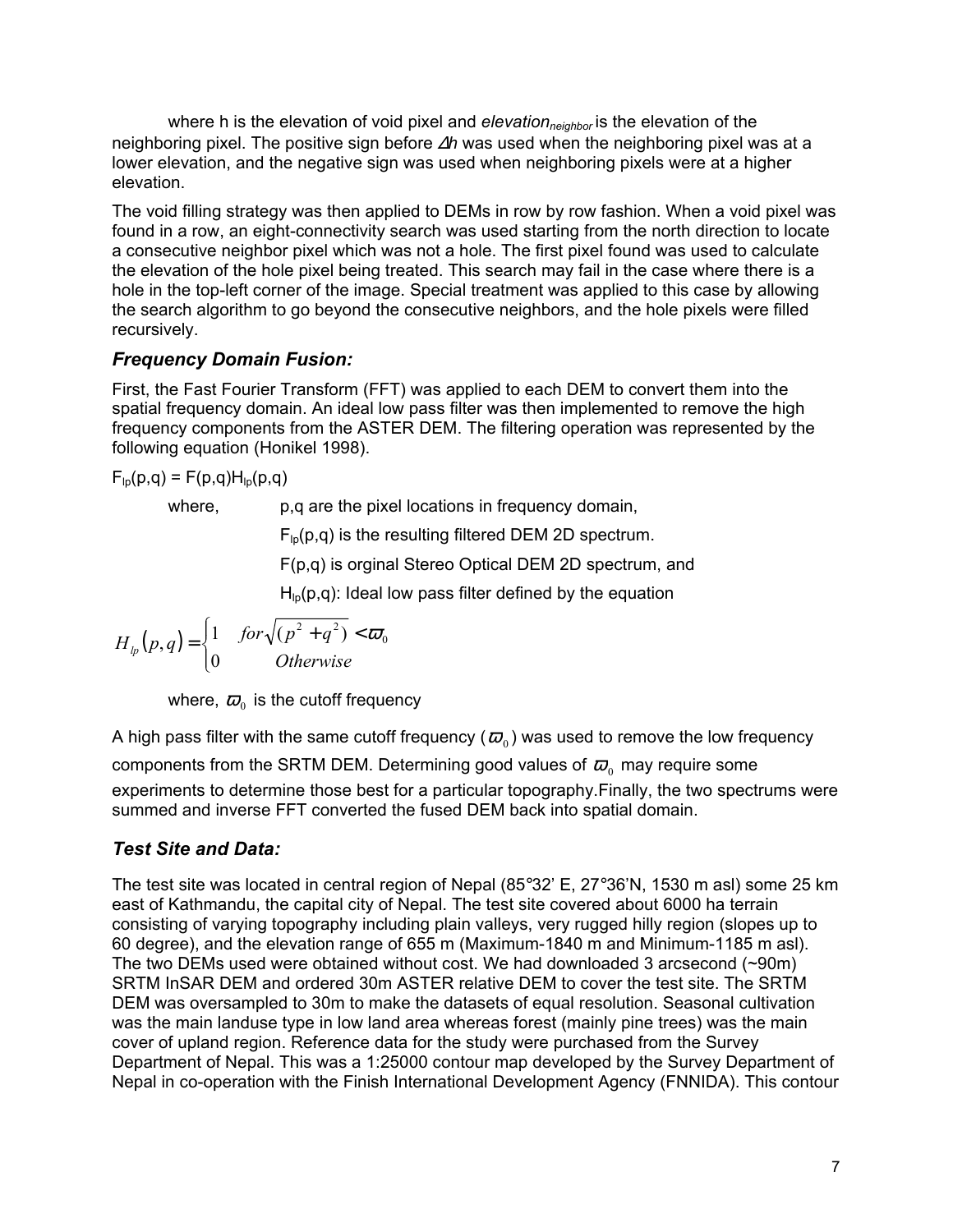map was interpolated to generate the reference DEM of 30m pixel size. UTM with Indian datum was the reference projection system. The test site falls in zone 45N.

# **Results:**

The SRTM DEM of the test site looks coarse as originally the dataset was of ~90m resolution (Fig 3.a). The void in the central hill slope may be due to the geometry related constraints like shadows and foreshortening. The ASTER relative DEM had a void in the northwestern hilltop, which may be due to the cloud cover in the stereo images (Fig 3 .b).



Fig. 3: The SRTM DEM with a void caused possibly by RADAR Geometry (a), The ASTER Relative DEM shifted to SRTM mean elevation having a void caused possibly by cloud cover (b), Fused DEM (c) and error map (d). All the scales used in the figure are in units of meters.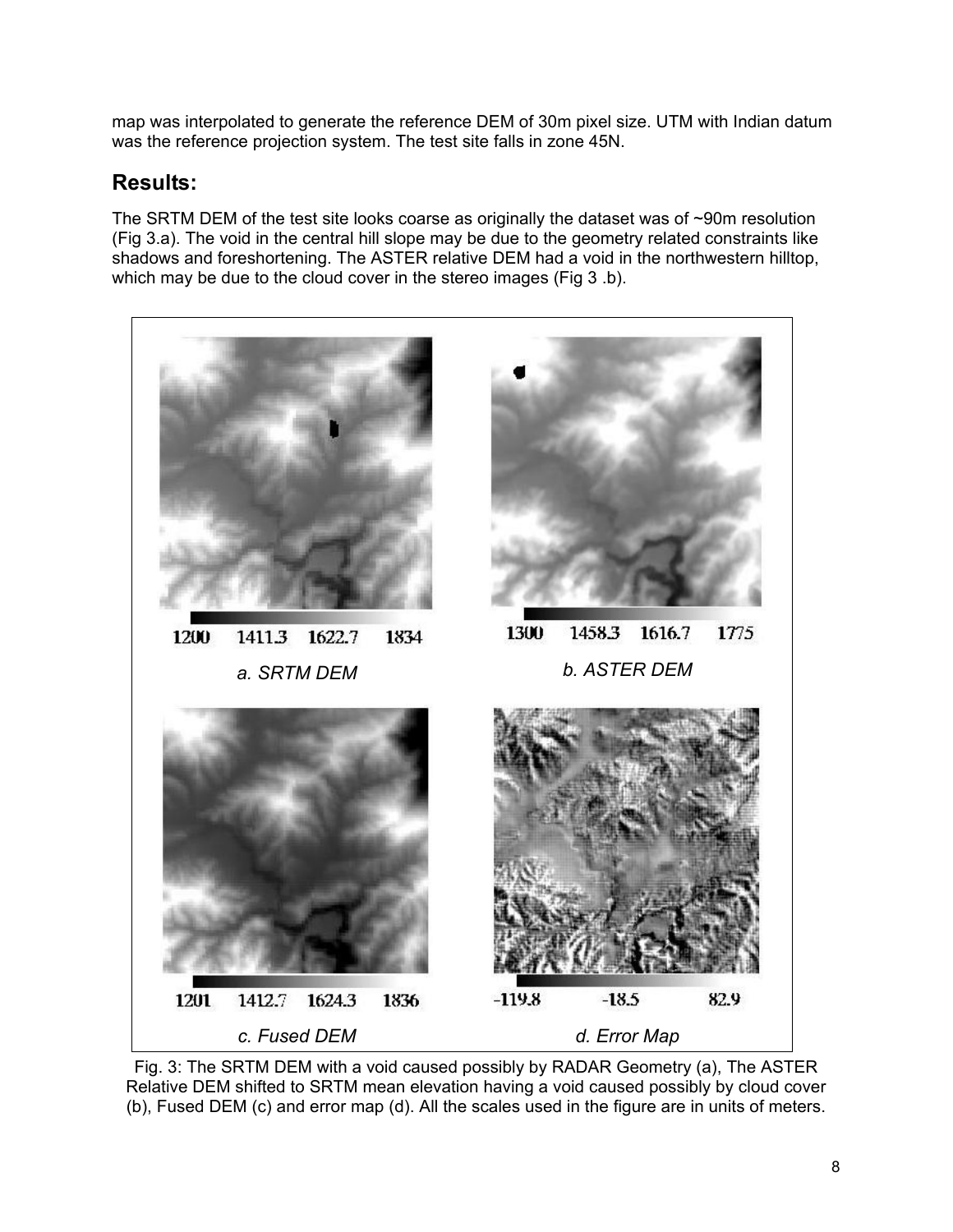Error maps were computed by subtracting individual DEMs from the reference DEM and represented in signed magnitude form. So, the darker regions in the error maps (Fig. 3.d) represent the higher negative errors whereas the lighter regions represent the higher positive errors. The gray region in the map is the area with lowest absolute error.

The SRTM DEM had a higher average elevation, –8.7 m (Fig. 4, Table 1), than the reference DEM. The SRTM DEM had a negligible number of pixels with absolute errors greater than 100m and 2.4% pixels with absolute errors between 50 m to 100 m.

The ASTER DEM had been co-registered and shifted to the mean elevation of the SRTM DEM. So the error mean of this DEM was same as the error mean of the SRTM DEM. However, it was worse than the SRTM DEM in measures like standard deviation and range of the error. For the ASTER DEM, the standard deviation of the error was 28.3 m where for the SRTM DEM it was 18.3 m.

The fused DEM showed improvement in accuracy, completeness, and reliability. Though the mean error of the fused DEM was similar to the input DEMs, 44% improvement in the error standard deviation was observed with respect to the ASTER DEM. It was 12% better than the error standard deviation of the SRTM DEM. The peak errors (above 50m absolute) had been reduced to 2.3% from 7% for the ASTER and 2.4% for the SRTM. The error range of the



Fig 4: Histograms of Error Maps. Means of all the histograms are same. Improvement of the error statistics after fusion can be seen in the reduced standard deviation and reduced range of errors. The sharper shape of the error histogram after fusion depicts the fact.

resulting DEM was reduced to 201 m (Min: -119 m, Max: 82 m) from 308 (Min: -169 m, Max: 139 m) of the ASTER DEM and from 239 m (Min: -121 m, Max: 118 m) of the SRTM DEM. The fusion resulted to a DEM with a 30 m resolution preserving the resolution of the ASTER relative DEM.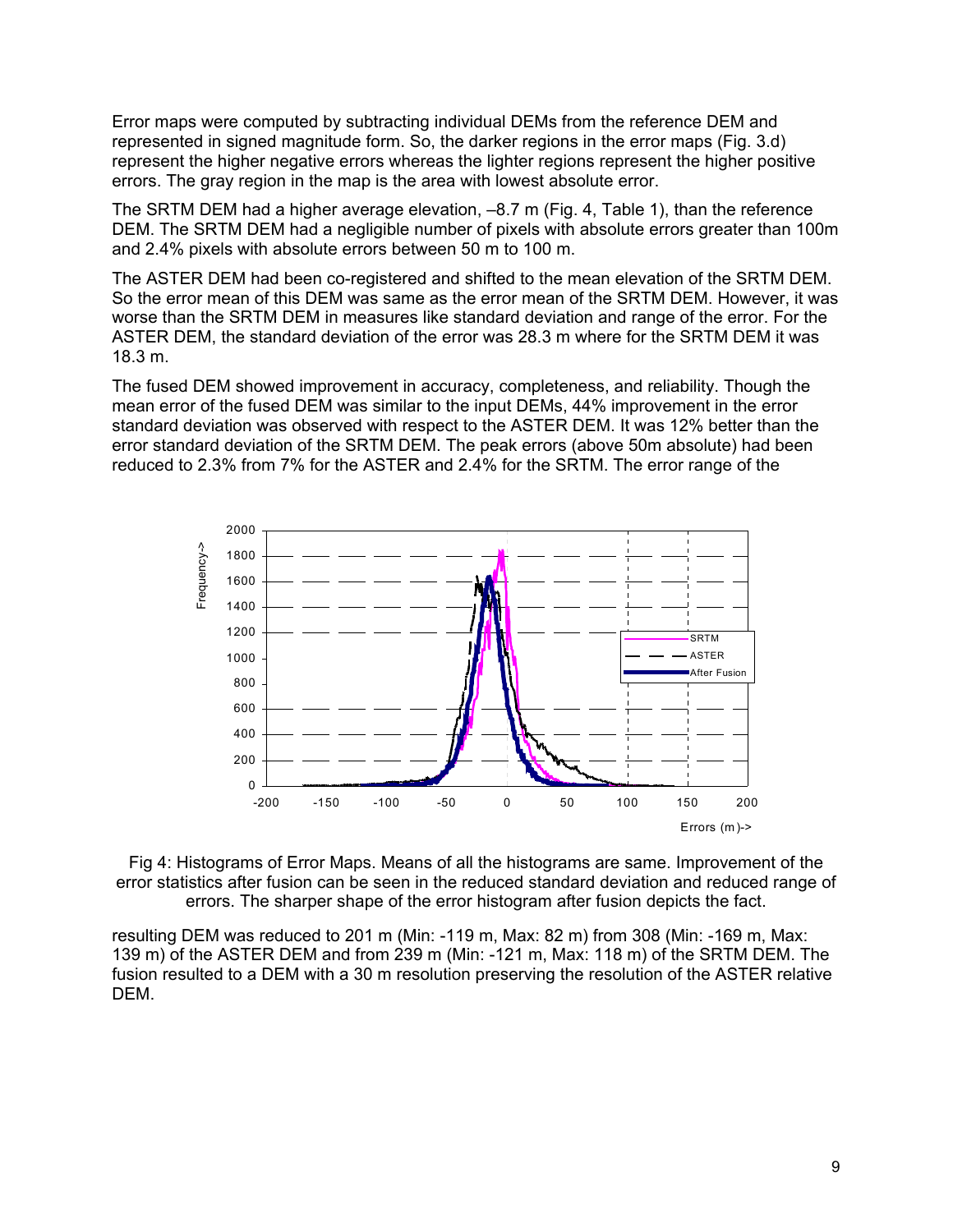|              |         |         |          | Standard  |                  |                |
|--------------|---------|---------|----------|-----------|------------------|----------------|
|              | Minimum | Maximum |          | Deviation | Absolute Error   | 100 m>Absolute |
| Error DEMs   | (m)     | (m      | Mean (m) | (m)       | $>100 \;{\rm m}$ | $Error > 50$ m |
| <b>SRTM</b>  | $-121$  | 118     | $-8.7$   | 18.3      | 0.0%             | $2.4\%$        |
| <b>ASTER</b> | -169    | 139     | $-8.7$   | 28.3      | 0.6%             | 6.4%           |
| Fused        | $-119$  | 82      | $-8.7$   | 16.4      | $0.0\%$          | 2.3%           |

Table 1. Key statistics measures of the DEM error histograms.

The participating DEMs had holes covering about 1% of the test area. The fusion technique filled the holes and improved the completeness of the DEMs to 100%. These improvements over the accuracy and the completeness were vital to improve the reliability and thus the applicability of the products.

### **Conclusion:**

The proposed methodology of data fusion benefited from the complementary error phenomena of the two DEMs and resulted to a significant improvement in the accuracy measures. From this research, we can conclude that,

- As compared to the ASTER relative DEM, the technique achieved up to 44% improvement in standard deviation and range of the error map while maintaining the resolution of 30 m. Similarly, as compared to the SRTM DEM, the technique improved the resolution to 30 m from 90 m while maintaining an accuracy level. It shows that the frequency domain fusion of the DEMs is an effective technique to improve the accuracy and consequently the reliability of satellite DEMs.
- The void filling technique filled all the voids. The topography filled by the approach was reasonably well fitted to the actual topography. So, the technique is very useful to increase the completeness and the applicability of the satellite DEMs to engineering applications.

The GCP based co-registration applied in this research has the accuracy of few pixels. In the future, image co-relation based co-registration will be implemented to achieve sub-pixel accuracy. The validity of the results is subject to the sufficient number of test applications. The proposed methodology will be evaluated for more test sites having different types of topography.

# **References:**

- Crosetto, M. and B. Crippa. 1998. Optical and RADAR data fusion for DEM generation. *IAPRS.* 32(4).
- Ghiglia, D.C and M. D. Pritt. 1998. *Two-Dimensional Phase Unwrapping: Theory, Algorithms And Software*. New York, N.Y., USA: John Wiley & Sons.
- Goldstein, R.M., H. Zebker, C. Werner. 1988. Satellite radar interferometry: two-dimensional phase unwrapping. *Radio Science.* 23(4): 713-720.
- Graham, L.C. 1974. Synthetic Interferometer Radar for Topographic Mapping. *Proc. IEEE*, 62: 763-768.
- Harold, R. and L. Roy. 1999. *Welch Algorithm Theoretical Basis Document for Aster Digital Elevation Models.* Athens, GA, USA: The University of Georgia*.*
- Honikel, M. 1998. Fusion of Optical and Radar Digital Elevation Models in the Spatial Frequency Domain. *Retrieval of Bio- and Geo-Physical Parameters from SAR Data for Land Applications Workshop ESTEC.*